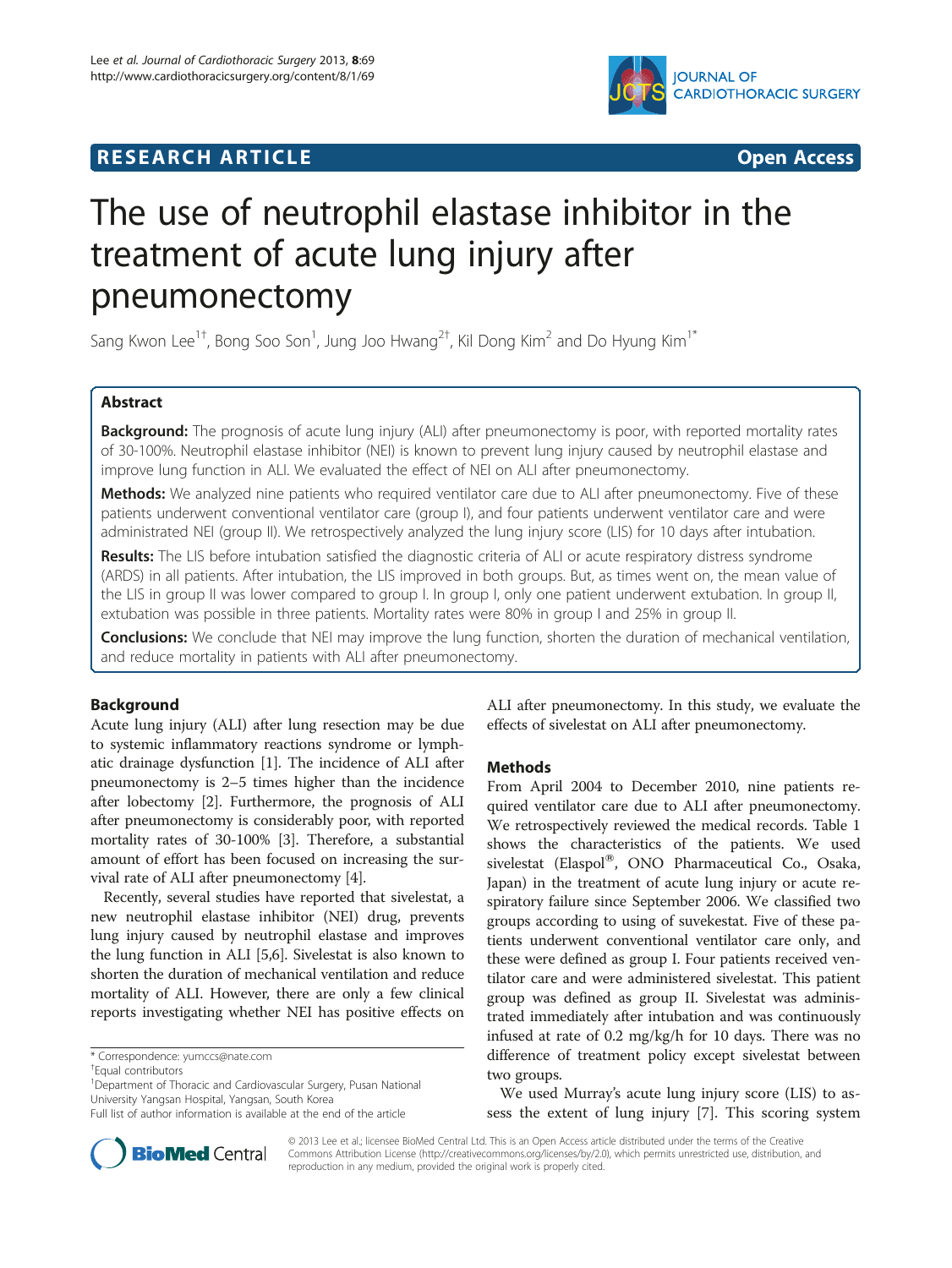<span id="page-1-0"></span>Table 1 Patient characteristics

| <b>Number</b>  | Sex  | Age | Cause           | Pneumonectomy side | <b>NEI</b> | <b>Extubation</b> | <b>Survival</b> | Onset of ALI (POD) |
|----------------|------|-----|-----------------|--------------------|------------|-------------------|-----------------|--------------------|
|                | Male | 45  | Pneumonia       | Right              | No         | Yes               | Yes             | $\overline{4}$     |
| $\overline{2}$ | Male | 55  | Aspiration      | Right              | No         | No                | No              | 147                |
| 3              | Male | 42  | Pneumonia       | Right              | <b>No</b>  | Yes*              | <b>No</b>       | 204                |
| $\overline{4}$ | Male | 67  | Pneumonia       | Right              | No         | No                | <b>No</b>       | 91                 |
| 5              | Male | 77  | Pulmonary edema | Left               | <b>No</b>  | No                | No.             |                    |
| 6              | Male | 66  | Pneumonia       | Left               | Yes        | Yes               | Yes             | 36                 |
| 7              | Male | 63  | Pneumonia       | Left               | Yes        | Yes               | Yes             | 9                  |
| 8              | Male | 68  | Pneumonia       | Left               | Yes        | <b>No</b>         | No.             | 26                 |
| 9              | Male | 54  | Aspiration      | Right              | Yes        | Yes               | Yes             | 6                  |

\*Reintubation after extubation.

NEI, neutrophil elastase inhibitor; ALI, acute lung injury; POD, postoperative day.

has four components: chest X-ray score, hypoxemia score, positive end expiratory pressure (PEEP) score, and respiratory system compliance score (Table 2). The final value is obtained by dividing the aggregate sum by the number of components that were used. We calculated the LIS at the time of pre-intubation, post-intubation, and every day for 10 days following post-intubation. When the final value of the LIS was less than 0.5, patients were weaned off the ventilator. All values are reported as mean ± standard deviation. Prior to data collection, we obtained approval from the ethics committee of Eulji University Hospital. Informed consent was obtained from the patient or families for publication.

#### Results

The LIS before intubation was 3.0±0.0 in group I and 3.0±0.0 in group II. These values before intubation satisfied the diagnostic criteria of ALI or acute respiratory distress syndrome (ARDS) in all patients. The mean value of the LIS after intubation and mechanical ventilation rapidly decreased to  $2.3\pm0.2$  (range = 2.0-2.7) in group I and  $2.5\pm0.1$  (range = 2.3-2.7) in group II. The mean value of the LIS on post-intubation day 1 further improved to  $1.5\pm0.7$  (range = 0.7-2.3) in group I and 1.4  $\pm 0.6$  (range = 0.7-2.0) in group II. Improvements in the LIS appeared in both groups regardless of the use of sivelestat.

The mean value of LIS in group II continued to decrease with time when compared with the LIS of group I (Figure [1](#page-2-0)). In group I, only two patients (40%) achieved an LIS less than 0.5, the score consider low enough to wean the patient off the mechanical ventilator. These two patients achieved this score after 7 and 10 days of ventilator care, respectively. Only one of these two patients was able to undergo extubation. The other patient required re-intubation due to immediate deterioration of respiratory function after extubation, and he could not be weaned off the ventilator thereafter. In contrast to group 1, in group II three patients (75%) achieved an

## Table 2 Lung injury score (Murray score)

| 1. Chest roentgenogram score                            |                                 |                |  |  |  |
|---------------------------------------------------------|---------------------------------|----------------|--|--|--|
| No alveolar consolidation                               |                                 | $\Omega$       |  |  |  |
| Alveolar consolidation confined to 1 quadrant           |                                 | 1              |  |  |  |
| Alveolar consolidation confined to 2 quadrant           |                                 |                |  |  |  |
| Alveolar consolidation confined to 3 quadrant           |                                 |                |  |  |  |
| Alveolar consolidation in all 4 quadrant                |                                 | $\overline{4}$ |  |  |  |
| 2. Hypoxemia score                                      |                                 |                |  |  |  |
| PaO <sub>2</sub> /FiO <sub>2</sub>                      | $\geq$ 300                      | $\Omega$       |  |  |  |
| PaO <sub>2</sub> /FiO <sub>2</sub>                      | 225-299                         | 1              |  |  |  |
| PaO <sub>2</sub> /FiO <sub>2</sub>                      | 175-224                         | 2              |  |  |  |
| PaO <sub>2</sub> /FiO <sub>2</sub>                      | 100-174                         | 3              |  |  |  |
| PaO <sub>2</sub> /FiO <sub>2</sub>                      | < 100                           | $\overline{4}$ |  |  |  |
| 3.PEEP score (when ventilated)                          |                                 |                |  |  |  |
| PEEP                                                    | $\leq$ 5 cm H <sub>2</sub> O    | 0              |  |  |  |
| PEEP                                                    | $6-8$ cm $H2O$                  | 1              |  |  |  |
| PEEP                                                    | 9-11 cm H <sub>2</sub> O        | 2              |  |  |  |
| PEEP                                                    | 12-14 cm $H_2O$                 | 3              |  |  |  |
| PFFP                                                    | $≥15$ cm H <sub>2</sub> O       | 4              |  |  |  |
| 4. Respiratory system compliance score (when available) |                                 |                |  |  |  |
| Compliance                                              | $\geq$ 80 ml/cmH <sub>2</sub> O | 0              |  |  |  |
| Compliance                                              | 60-79 ml/cmH <sub>2</sub> O 1   |                |  |  |  |
| Compliance                                              | 40-59 ml/cmH <sub>2</sub> O 2   |                |  |  |  |
| Compliance                                              | 20-39 ml/cmH <sub>2</sub> O 3   |                |  |  |  |
| Compliance                                              | ≤19 ml/cmH <sub>2</sub> O       | $\overline{4}$ |  |  |  |
|                                                         | Score                           |                |  |  |  |
| No lung injury                                          | 0                               |                |  |  |  |
| Mild to moderate lung injury                            | $0.1 - 2.5$                     |                |  |  |  |
| Severe lung injury (ARDS)                               | >2.5                            |                |  |  |  |

PaO<sub>2</sub>/FiO<sub>2</sub>, arterial oxygen tension to inspired oxygen concentration ratio; PEEP, positive end-expiratory pressure; ARDS, acute respiratory distress syndrome.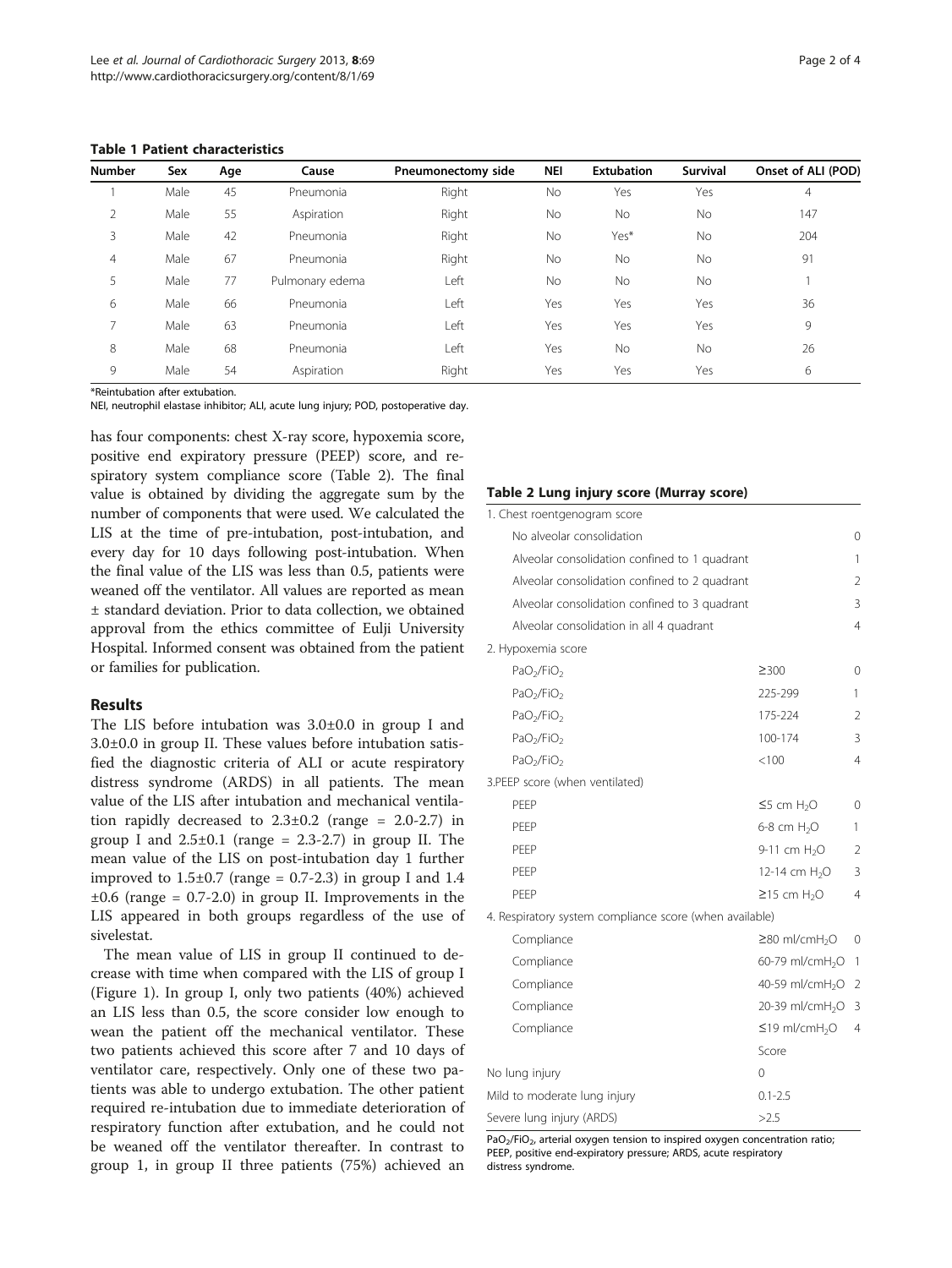<span id="page-2-0"></span>

LIS of less than 0.5 within 7 days after intubation and were successfully weaned off the ventilator. Only one patient in this group (who suffer from an acute myocardial infarction) did not achieve an LIS of 0.5 or less.

All patients who failed in being weaned off the ventilator died. The overall mortality rate was 80% in group I and 25% in group II. All deaths (n=4) in group I were related to respiratory failure. In group II, the only death was due to acute myocardial infarction. This patient's value of arterial oxygen tension to inspired oxygen concentration ratio (PaO<sub>2</sub>/FiO<sub>2</sub>) was 302.2 mmHg.

## **Discussion**

ALI is caused by neutrophils which are activated by systemic inflammatory reactions. Activated neutrophils migrate to the lung and secrete elastase which induces the secondary migration of neutrophils. This process damages vascular endothelial or pulmonary epithelial cells, which accelerates the lung damage [\[8](#page-3-0)].

Several animal studies have reported that NEI can inhibit the elastase-dependent migration of neutrophils and the production of cytokines [\[9,10](#page-3-0)]. Therefore, NEI is expected to attenuate the progression of ALI [[11\]](#page-3-0). NEI has already been used clinically for treating ALI [[12\]](#page-3-0).

However, it still remains controversial whether NEI has positive effects on all types of ALI. Zeiher et al. [[13](#page-3-0)] reported that NEI did not significantly affect mortality rate or ventilator free day. Bernard et al. [\[14](#page-3-0)] also reported that NEI did not significantly alter the mortality of ARDS.

Because patients who have undergone pneumonectomy have lower pulmonary function, ALI after pneumonectomy seems to show specific pattern of clinical progress when compared to different types of ALI. First, patients with ALI after pneumonectomy generally have severe respiratory symptoms, with a  $PaO<sub>2</sub>/FiO<sub>2</sub>$  less than 100 at the time of diagnosis. Second, the symptoms occur early in comparison with the real degree of ALI progression. Third, the values of PaO2/FiO2 are recovered immediately after mechanical ventilation. We see this in the patients in our study. These patients had a mean value of more than 250 mmHg on post-intubation day 2.

Considering the pharmacokinetics of NEI, NEI should be used in the early stage of ALI to maximize the curative effects. Hoshi et al. [[6\]](#page-3-0) reported that the use of NEI in the early stage of ALI could shorten the duration of mechanical ventilation and reduce mortality. However, in cases of severe ALI where many neutrophils have already migrated to the lung and induced alveolar damages, NEI was unable to significantly improve symptoms. The symptoms of ALI after pneumonectomy are severe. However, such severe symptoms may help provide an early diagnosis and proper course of treatment. Therefore, administering NEI along with mechanical ventilation upon observed declined lung functions in ALI after pneumonectomy has allowed for the rapid recovery of lung function.

It generally takes a long time to fully recover lung function up to the pre-ALI level, and prolonged mechanical ventilation causes ventilator-induced secondary lung injuries. Since NEI is able to shorten the duration of ventilation, we speculate it could also reduce the incidence of ventilator-induced lung injury which may reduce the incidence of complications in pneumonectomy patients.

## Conclusions

In summary, patients who were administered NEI along with mechanical ventilation after pneumonectomy had a lower LIS, a shorter duration of ventilation, and a higher success rate of ventilator weaning compared to patients who received only ventilator therapy. Treatment with NEI also resulted in lower overall mortality. This study has important limitations including a small subject number and retrospective analysis. However, our data indicate that NEI treatment leads to improved the lung function in early ALI patients and warrants further investigation.